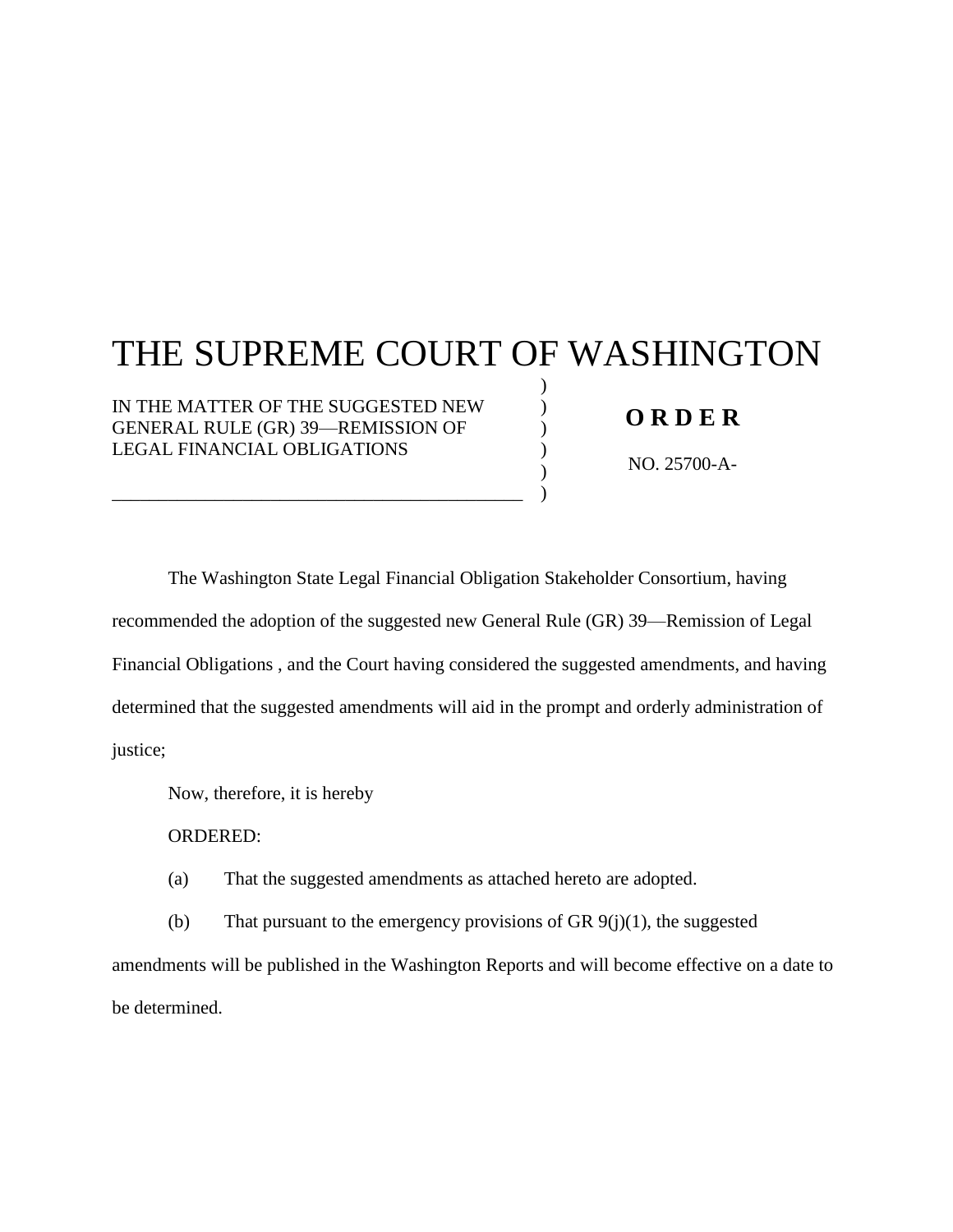DATED at Olympia, Washington this 4th day of June, 2021.

ห2่รุ González

Johnson, J.

Madsen, J.

Owe

Stephens, J.

Gordon McCloud, J.

Yu,

Montoya-Lewis, J

Whitener, J.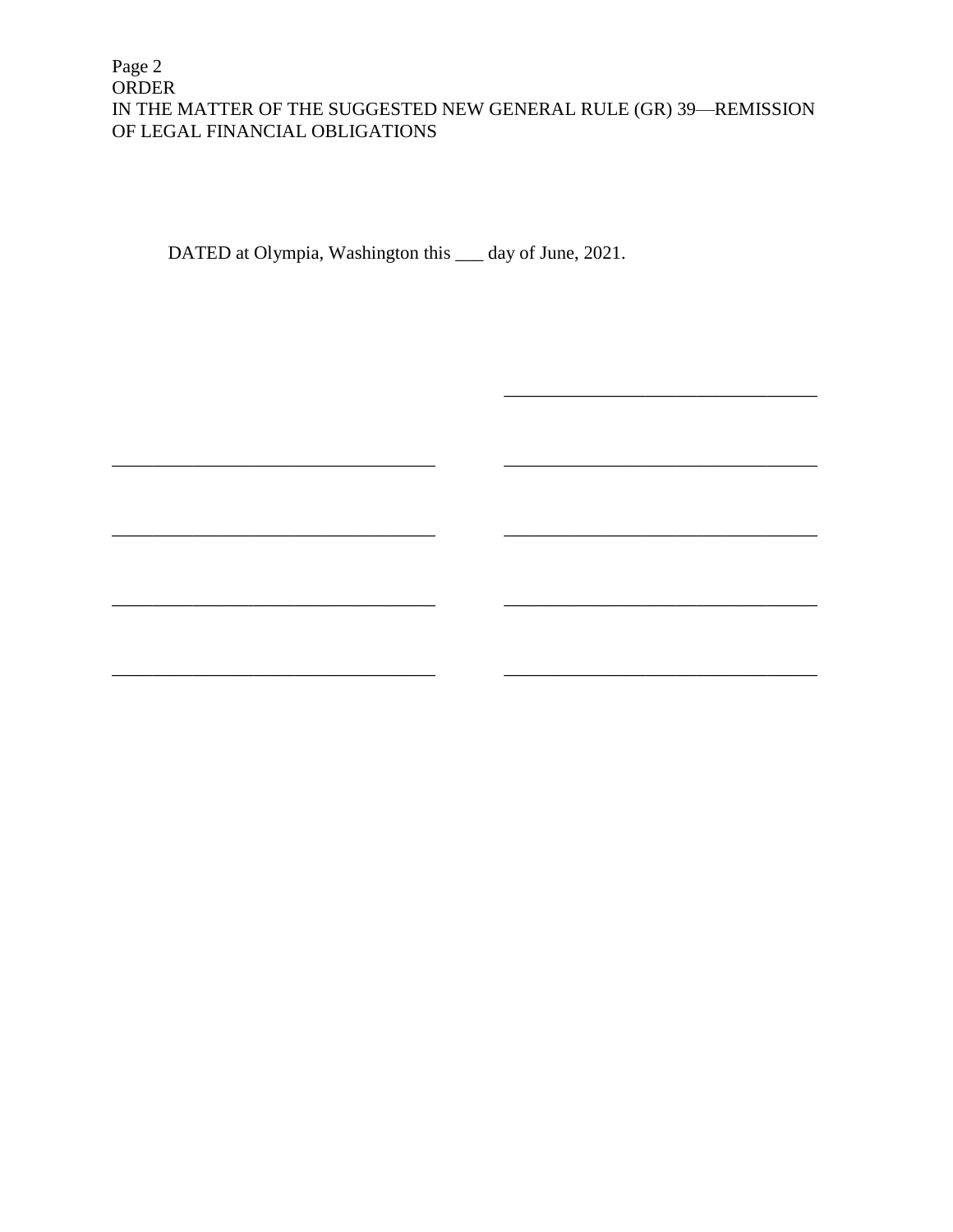#### **GR 9 COVER SHEET**

## **Suggested New General Rule (GR)**

## **WASHINGTON STATE COURT RULES:**

## **RULE 39. REMISSION OF LEGAL FINANCIAL OBLIGATIONS**

#### **Submitted by Washington State LFO Stakeholder Consortium, Workgroup**

**\_\_\_\_\_\_\_\_\_\_\_\_\_\_\_\_\_\_\_\_\_\_\_\_\_\_\_\_\_\_\_\_\_\_\_\_\_\_\_\_\_\_\_\_\_\_\_\_\_\_\_\_\_\_\_\_\_\_\_\_\_\_\_\_\_\_\_\_\_**

#### **(A) Name of Proponent: Washington State LFO Stakeholder Consortium, Workgroup**

#### **(B) Spokesperson: Judge David Steiner, King County Superior Court**

**(C) Purpose:** Trial courts may not impose discretionary costs upon an indigent defendant and may not impose discretionary costs upon a non-indigent defendant unless the defendant is able to pay those costs. RCW 10.01.160(3). When legal financial obligations (LFOs) in any form are imposed upon indigent defendants or imposed upon non-indigent defendants in an amount greater than the defendant's ability to pay, these LFOs create problems that have been well documented. State v. Blazina, 182 Wn.2d 827, 834 – 837, 344 P.3d 680 (2015). LFOs may include court-imposed costs, fines, fees, penalties, assessments, and restitution. LFOs may have been imposed without an individualized inquiry into a defendant's ability to pay, or a sentenced defendant may have lost the ability to pay LFOs ordered at the time of sentencing. State law currently requires that, upon motion by a defendant, following the defendant's release from total confinement, the court shall waive all interest on the portions of the LFOs that have accrued that are not restitution. RCW 10.82.090. In addition, if default on payment of LFOs is not willful and the defendant is indigent as defined in RCW 10.101.010(3)(a) through (c), the court shall modify the terms of payment of the LFOs, reduce or waive nonrestitution legal financial obligations, or convert nonrestitution legal financial obligations to community restitution hours if the jurisdiction operates a community restitution program, at the rate of no less than the state minimum wage established in RCW 49.46.020 for each hour of community restitution. RCW 9.94A.6333(3)(f). This proposed rule creates a process whereby a defendant may request remission or reduction of LFOs (except for restitution and victim penalty assessment). Defendants may also request removal of LFOs from collection, payment by other forms of community restitution and additional time to pay. This proposed rule cites to existing authority regarding the disposition of hearings related to the imposition of LFOs and does not create new authority directing the outcome of a petition requesting remission of LFOs. In drafting this proposed rule, consideration was given to the following authorities: GR 34; RCW 9.94A.6333(3)(f); RCW 9.94A.780(7); RCW 9.94B.040(4)(f); RCW 10.01.160(3) & (4); RCW 10.01.170(1); RCW 10.01.180(5); RCW 10.101.010(3); RCW 10.82.090; RCW 36.18.016(29); State v. Blazina, 182 Wn.2d 827, 344 P.3d 680 (2015); State v. Ramirez, 191 Wn.2d 732, 426 P.3d, 714 (2018).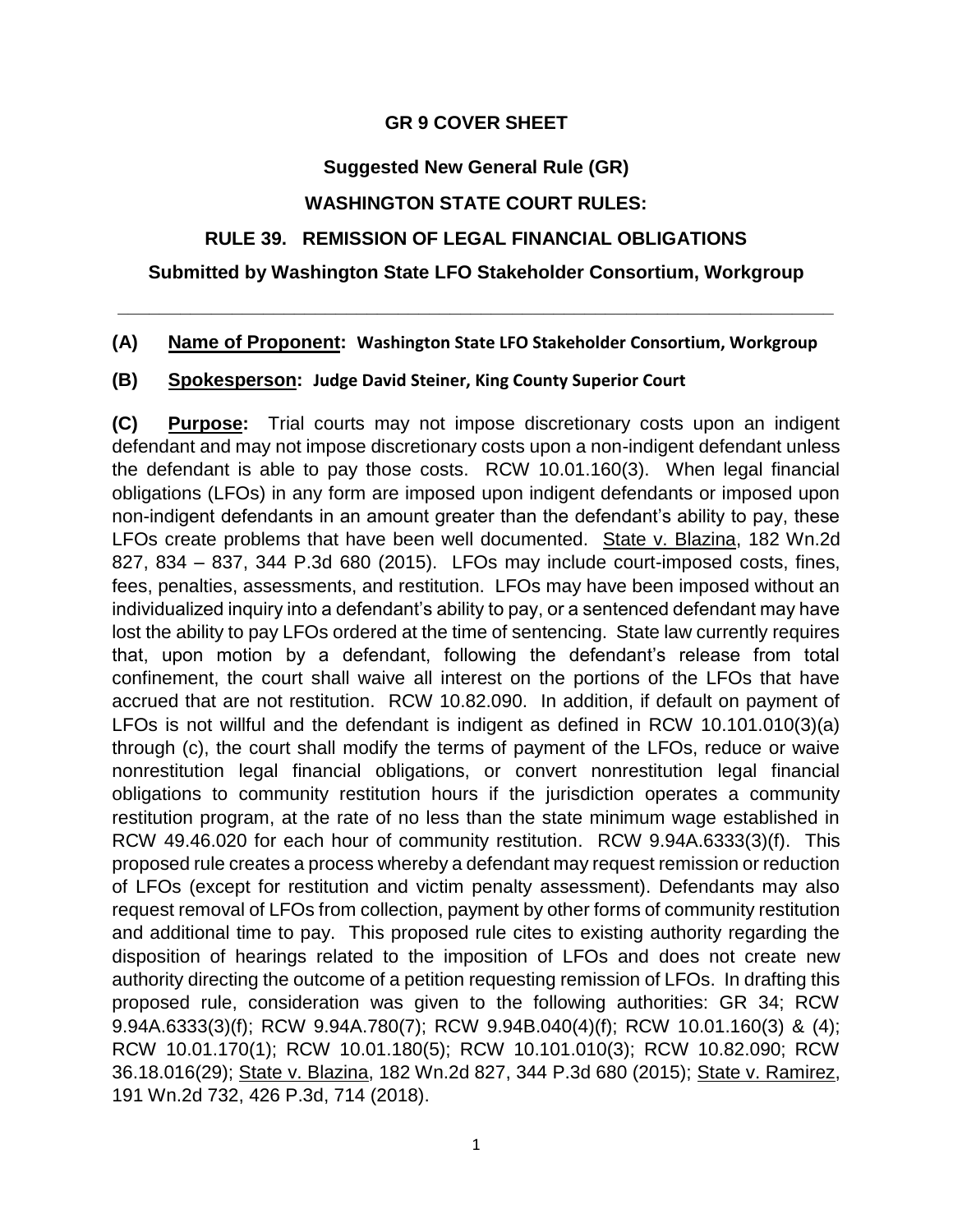The definition of an LFO within this proposed rule does not include clerk's fees imposed pursuant to RCW 9.94A.780(7) and RCW 36.18.016(29). These clerk's fees must not exceed the annual cost of collections and must never exceed \$100 annually. A county clerk may also "exempt or defer payment of all or part of the assessment" based upon any of the factors listed in RCW 9.94A.780(1). RCW 9.94A.780(7).

**(D) Hearing:** A hearing is not recommended.

**(E) Expedited Consideration:** Expedited consideration is not requested.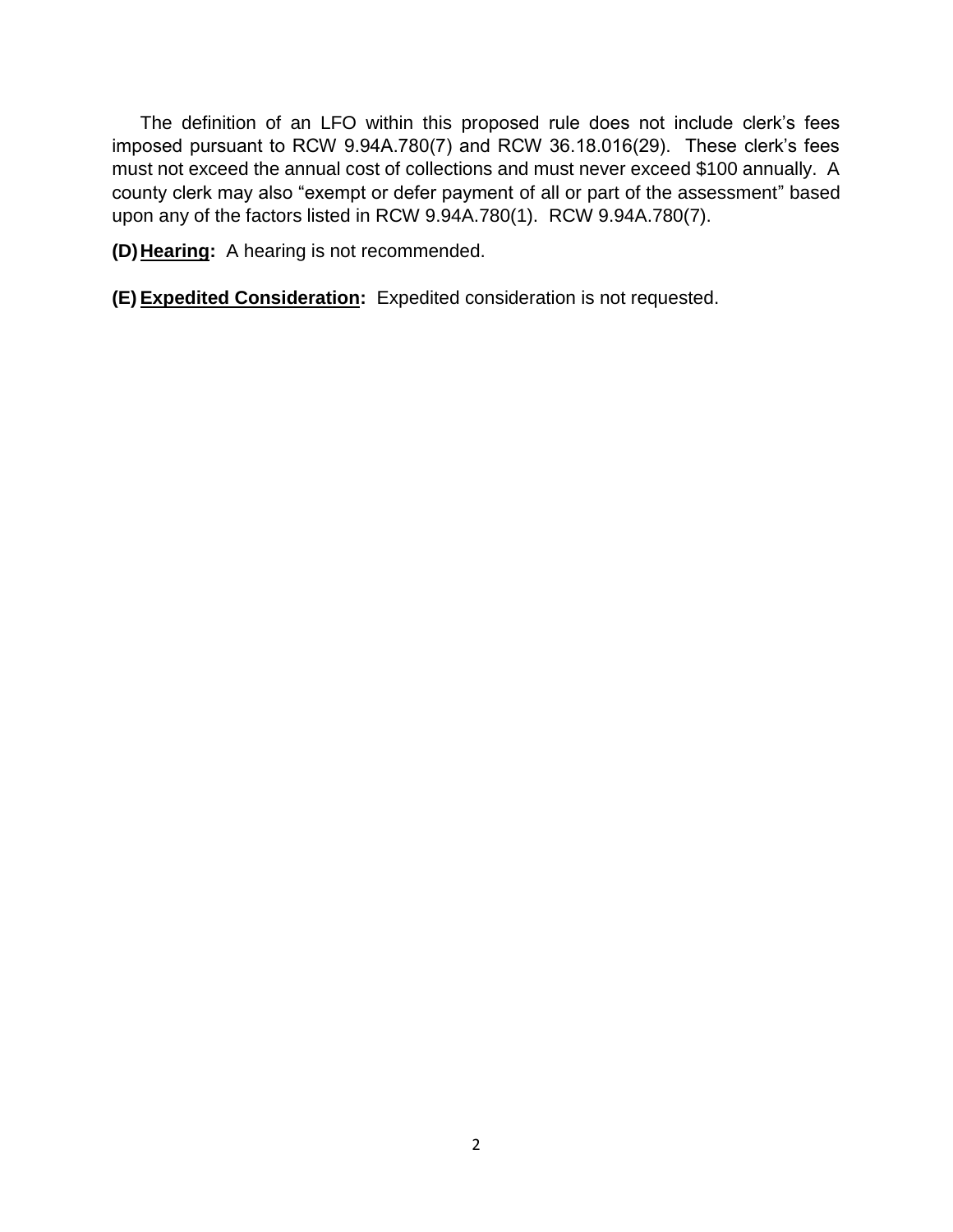#### **SUGGESTED NEW GENERAL RULE:**

#### **GR 39**

#### **REMISSION OF LEGAL FINANCIAL OBLIGATIONS**

#### **(a) Definitions.**

(1) Legal financial obligation (LFO), as referenced in this rule, means costs, fines, fees, penalties, assessments, and restitution imposed by a Washington court and does not include the RCW 9.94A.780 clerk's fee for collecting the LFO.

(2) Indigent is defined in RCW 10.101.010.

**(b) Relief Available.** An individual who has been required to pay LFOs may petition the sentencing court for a waiver of interest and remission or reduction of any unpaid portion of the LFOs, except restitution and victim penalty assessment, and may request any other relief as allowed by law. The petitioner may also request that the LFOs be removed from a collection agency; request additional time to pay the LFOs; and, excluding restitution and victim penalty assessment, request payment by community service or other forms of community restitution if available in the community.

**(c) Indigence or Inability to Pay.** A petition shall allege that the petitioner is indigent or lacks the financial ability to pay the LFO. Provided, indigence and ability to pay are not related to a request to waive interest pursuant to RCW 10.82.090.

**(d) Mandatory Form and Notice.** The petitioner shall complete and file a mandatory pattern form petition, declaration of mailing and proposed order created by the Administrative Office of the Courts (AOC). The petitioner may attach appropriately redacted financial documents supporting the request. See GR 31(e). The petitioner shall also mail copies of the petition, declaration of mailing and proposed order to the appropriate prosecuting attorney.

**(e) Submission of Petition; Fee.** The court shall accept the petition submitted in person, by mail, or, where authorized by local court rule not inconsistent with GR 30, by electronic filing. All petitions shall be presented to a judicial officer for consideration in a timely manner and there shall be no fee imposed for filing and consideration of a petition.

**(f) Hearings; Notice.** The judicial officer may set the petition for a hearing, or may consider the petition ex parte without a hearing no sooner than three business days from filing of the petition and declaration of mailing or the filing of the declaration of mailing, if filed after the petition. Provided, when the appropriate prosecuting authority files a letter with a presiding judge requesting notice of all petitions filed pursuant to this rule, the court shall set all such petitions for hearing and send the notice of hearing to all parties. In the letter provided to the presiding judge, the prosecuting authority, however,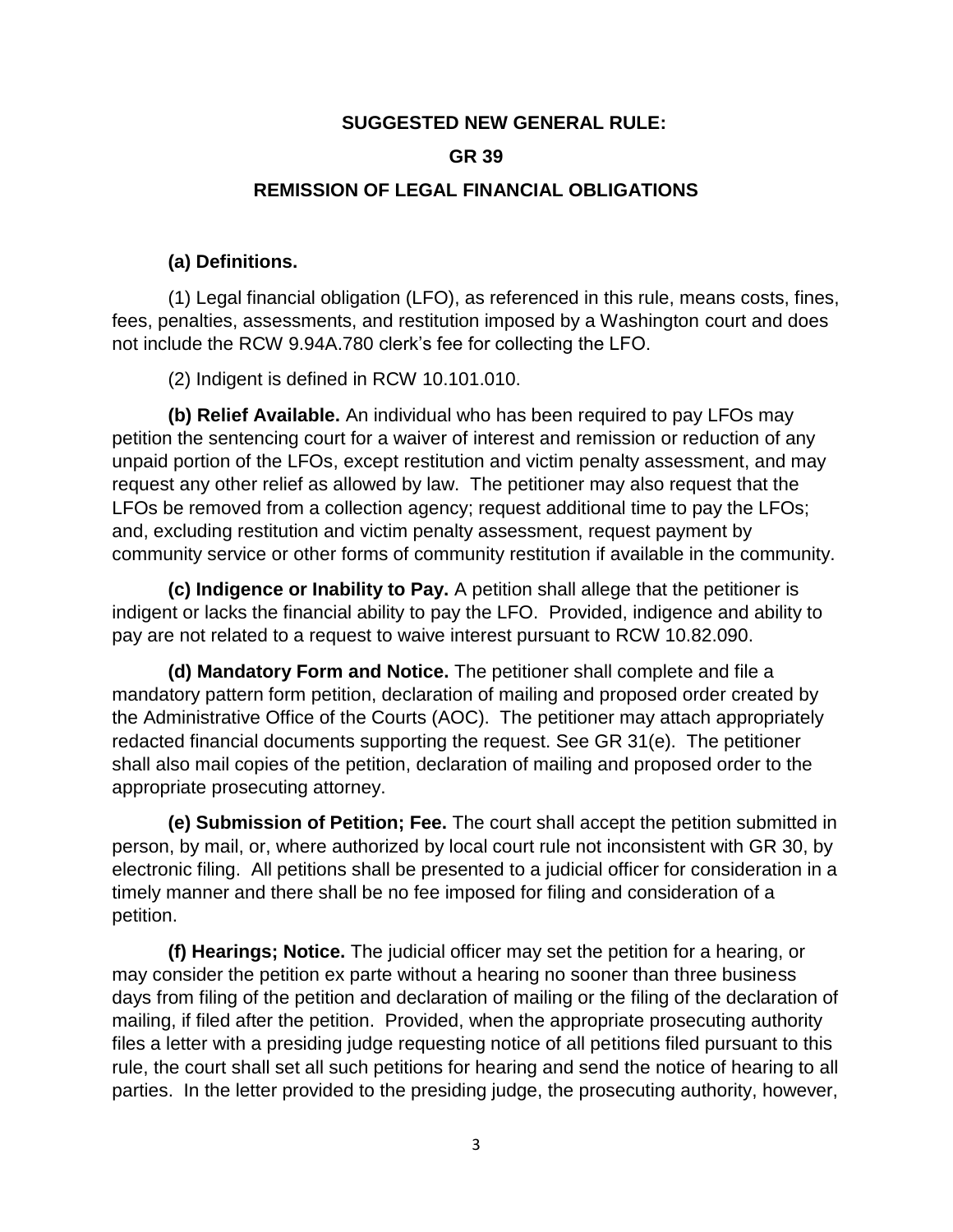may limit the notice requested to select cases, such as cases where the fine or costs are greater than a specified amount.

**(g) Telephonic Hearing.** Hearings by telephone improve access to the courts. If a petition is set for hearing, upon request, the court in its discretion may permit a telephone appearance by the petitioner subject to local court rule and/or local policies.